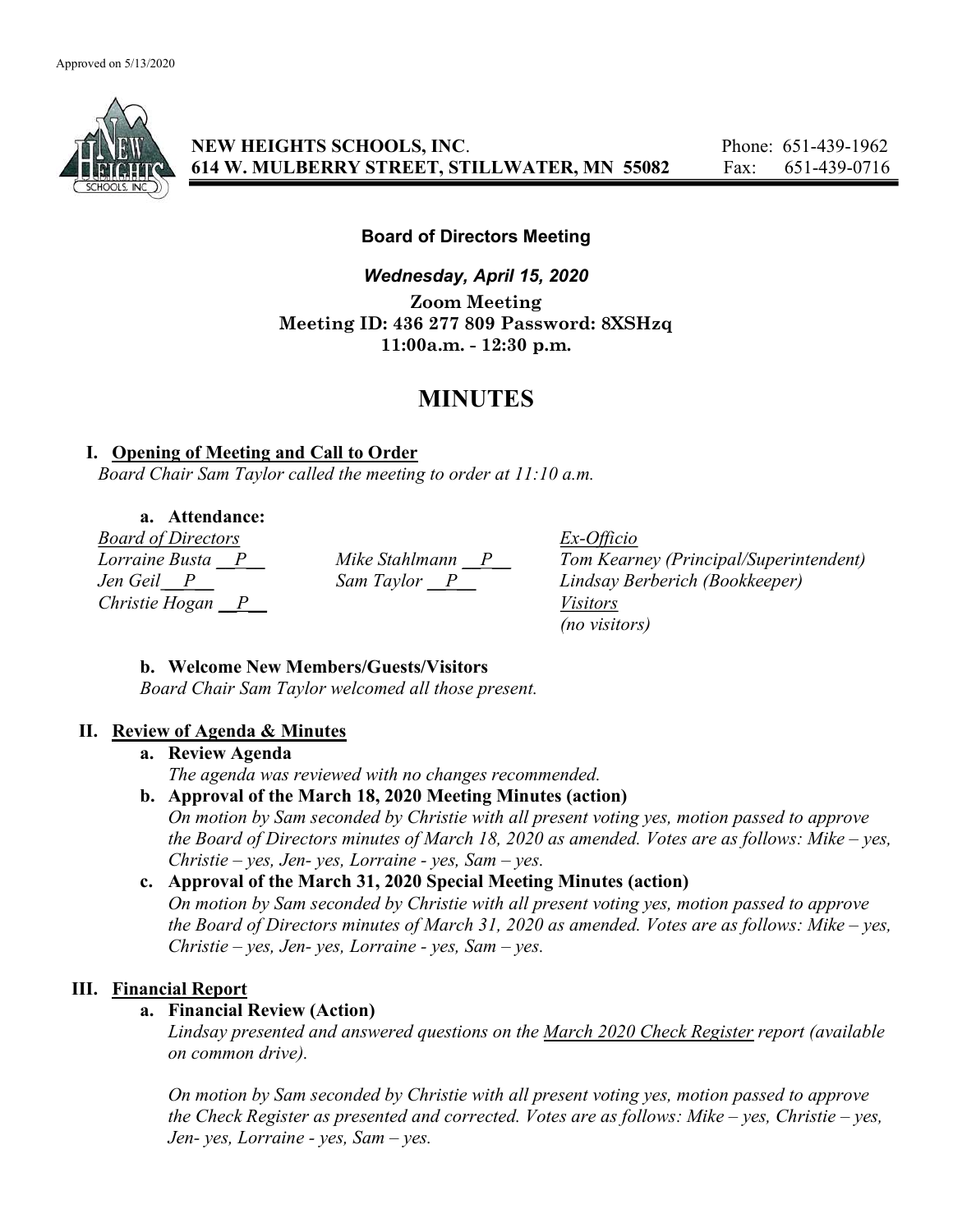### b. FY20-21 Budget Draft

Tom and Lindsay presented a FY20-21 Budget Draft report. This will be discussed for approval at a future meeting after the State completes their budget. This year looks a lot like last year and we are anticipating similar revenue and expenditures. This budget is anticipating an ADM of 106. Secondary is anticipating eliminating the elective class and that means Tom will need to teach a third class. He is also anticipating schedule changes based on student grade numbers. A voluntary and involuntary cut is also included in this budget. If we are able to add three secondary students we could anticipate an increase of \$24,022 to our bottom line, adding 6 secondary students we could anticipate an increase of \$48,044 and adding 9 secondary students for a total ADM of 115 we could anticipate an increase of \$72,067 to our bottom line. We will be holding a special meeting to approve the budget. An 11:00 meeting on Tuesday, May  $5^{th}$ . With changing our insurance to the PEIP program we will anticipate this will save us \$11,000 as our premium increase through the Co-op was 9%.

### IV. Old Business

### a. Board Goals 2019-20

i. Research and gain the knowledge necessary by May 31, 2020 to create and implement a Fiveyear Strategic Plan.

Sam discussed the progress of this sub-committee.

ii. To explore niche possibilities within the local community which may redefine and enhance the core academic program for the purpose of increasing enrollment and arrive at a direction by February 2020.

Christie discussed the progress of this sub-committee.

iii. Investigate the possibility of expanding programing such as E-Learning or a Pre-K program. Lorraine discussed the progress of this sub-committee. The decals are ready to pick-up. The Playground project is still going forward.

#### b. Annual Meeting

i. Date & Place (May 20, 11:00am; Zoom Meeting) Sam discussed the date and time of our Annual Meeting. All agreed to have this meeting on Zoom.

# V. New Business

# a. Staff Updates

Our principal Mr. Kearney has received a resignation request from Dana Schmitt our Elementary Special Education teacher. He does not have a written resignation as of yet but is anticipating it soon as she has accepted another position.

#### VI. Policy Review (action)

- a. Policy Revisions for Approval
	- i. #616- School District System Accountability (Christie) Christie led a discussion reviewing this document and recommended changes.

On motion by Christie seconded by Sam with all present voting yes, motion passed to approve the Policy #616- School District System Accountability as recommended. Votes are as follows: Mike – yes, Christie – yes, Jen- yes, Lorraine - yes, Sam – yes.

ii. #507- Corporal Punishment (Christie) Christie led a discussion reviewing this document and recommended changes.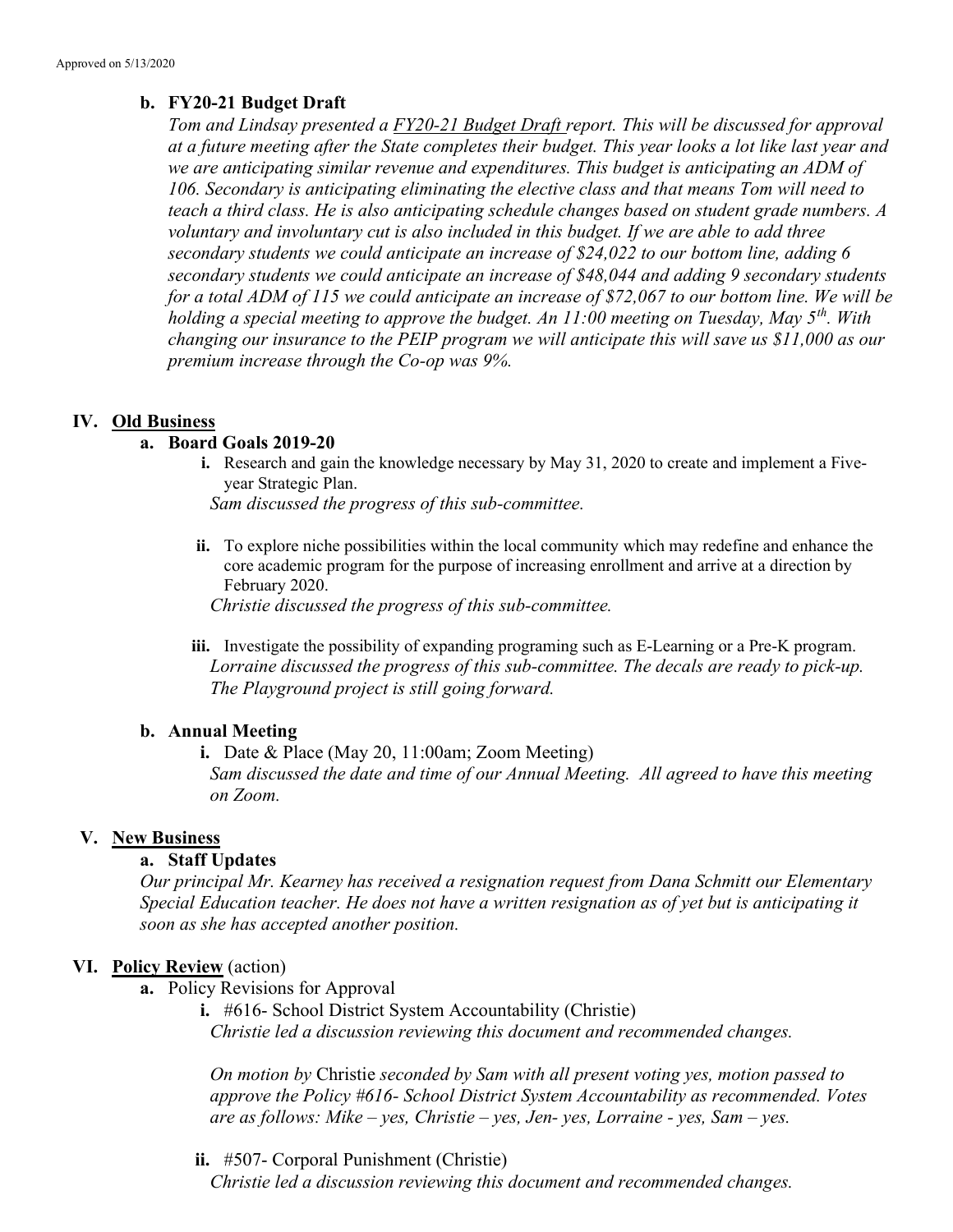On motion by Christie seconded by Christie with all present voting yes, motion passed to approve the Policy #507- Corporal Punishment as recommended. Votes are as follows: Mike – yes, Christie – yes, Jen- yes, Lorraine - yes, Sam – yes.

iii. #514- Bullying Prohibition (Jen)

Jen led a discussion reviewing this document and recommended changes.

On motion by Jen seconded by Christie with all present voting yes, motion passed to approve the Policy #514- Bullying Prohibition as recommended. Votes are as follows:  $Mike - yes$ , Christie – yes, Jen- yes, Lorraine - yes, Sam – yes.

iv. #206- Public Participation & Complaints in Board Meetings (Sam) Sam led a discussion reviewing this document and recommended changes.

On motion by Sam seconded by Jen with all present voting yes, motion passed to approve the Policy #206- Public Participation & Complaints in Board Meetings as recommended. Votes are as follows: Mike – yes, Christie – yes, Jen- yes, Lorraine - yes, Sam – yes.

v. #410- Family and Medical Leave (& 410.1) (Lorraine) Sam led a discussion reviewing this document and recommended changes.

On motion by Lorraine seconded by Jen with all present voting yes, motion passed to approve the Policy #410- Family and Medical Leave (& 410.1) as recommended. Votes are as follows: Mike – yes, Christie – yes, Jen- yes, Lorraine - yes, Sam – yes.

vi. #609- Religion (Jen)

Jen led a discussion reviewing this document and did not recommended changes.

On motion by Jen seconded by Christie with all present voting yes, motion passed to approve the Policy #609- Religion. Votes are as follows: Mike – yes, Christie – yes, Jenyes, Lorraine - yes, Sam – yes.

vii. #509.1- 509A- Application and Enrollment

Christie led a discussion reviewing this document and recommended changes.

On motion by Christie seconded by Lorraine with all present voting yes, motion passed to approve the Policy #609- Religion as recommended. Votes are as follows: Mike – yes,  $Christie - yes, Jen- yes, Lorraine - yes, Sam- yes.$ 

- b. Assign Policies for May
	- i. #210.1- Conflict of Interest Charter School Board Members Sam led a discussion on this policy. Christie agreed to review this policy.
	- ii. #304- School Director Evaluation Sam led a discussion on this policy. Sam agreed to review this policy.

#### VII. Administrator's Report

Tom Kearney gave a report on the state of the school including the following: